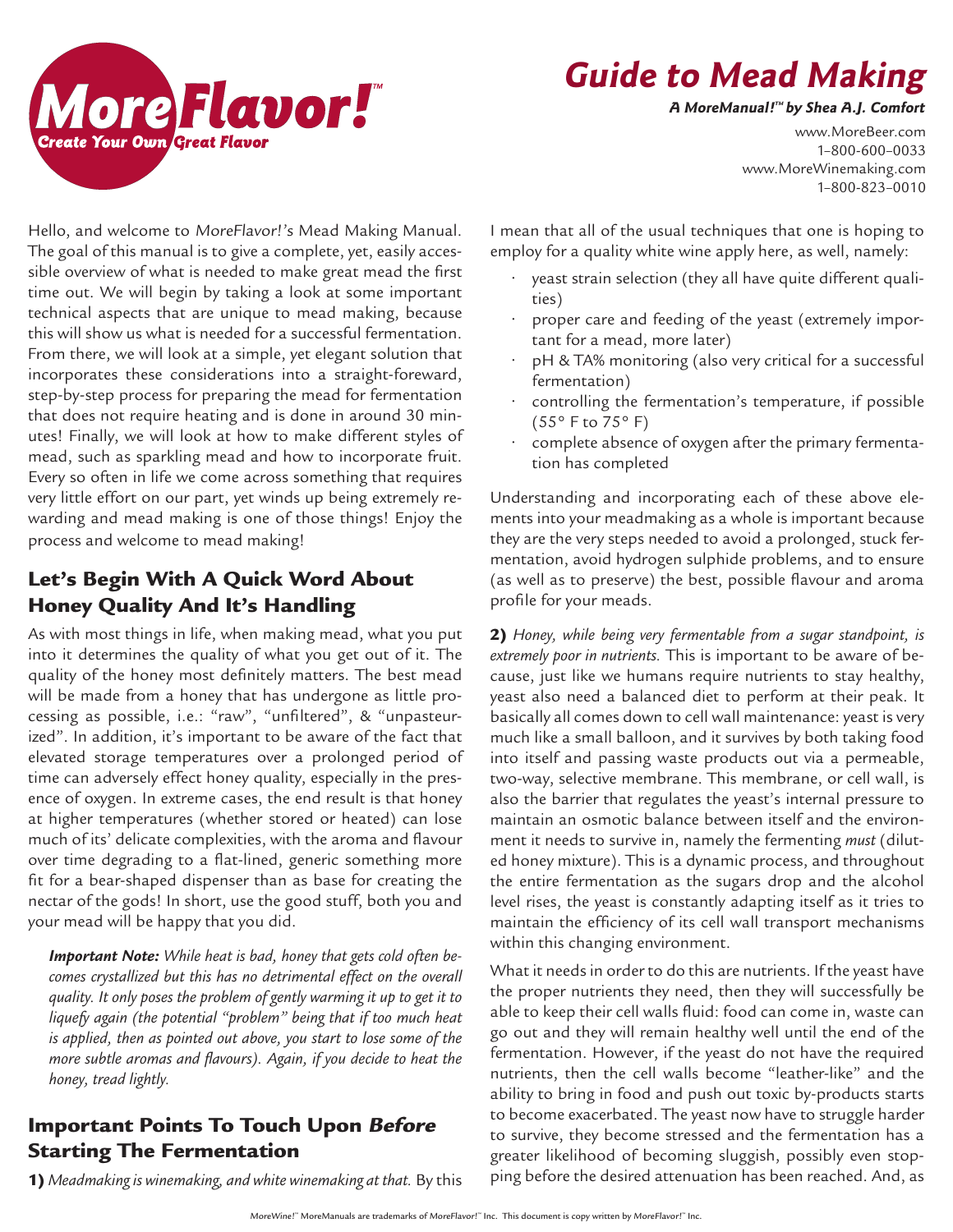if this wasn't already bad enough, the stressed yeast will often "act out" by producing off-flavours and aromas, namely  ${\sf H_2S}$ & VA i.e.: "rotten egg" and "vinaigre" aromas and flavours. This cause and effect of a nutrient deficient must on a yeast population is especially evident during the latter stages of a fermentation, as it is often only at this point that you begin to realize that something is wrong as in: "what's that smell"…!

However, once you've already reached this stage it doesn't help to just throw some nutrients or DAP (inorganic nitrogen) at the yeast with the hopes that they will take it up and suddenly become revived enough to finish the fermentation. In fact, not only are they now weakened and in overall bad shape, but after around 10% alcohol the yeast actually stop taking-up nutrients, and so this last minute feeding is rarely successful. In short, it's already too late…Therefore, based on this information, it can be seen that the yeast need to be fed in a more "pre-emptive" rather than "reactive" fashion. The idea is that you prepare the yeast as much as possible during the first half of the fermentation by feeding them while they are still able to take-up and effectively use the nutrients they need to stay healthy. By doing this, when they finally do get to the latter stages of the fermentation and are no longer taking-up nutrients, they will still be in good health and therefore better able to handle the upcoming tougher conditions.

This nutrient feeding schedule is generally broken-up into two steps: once at the beginning of the fermentation, and again at the  $1/3$  to  $1/2$  waypoint (this usually equates to an  $8-10^{\circ}$ drop from the original starting Brix):

*1st feeding:* The first feeding at the beginning of the fermentation is done to ensure that as large of a percentage as possible of your initial yeast-pitch will get off to a great start, so that the fermentation begins with a robust population of healthy, viable cells. Because of the fact that the yeast's state of health at these early stages will directly determine the quality of the fermentation (and of the subsequent finished wine, as well), this first feeding can be thought of as laying your "foundation".

*2nd feeding:* However, at around the 8–10° Brix drop the yeast will have already used up most if not all of the first nutrient set they were given and they may, in fact, ultimately require more than what they have left-over in order to optimally finish the fermentation. Therefore, very much akin to the way a bear stores up food before it goes into hibernation: a second feeding is needed as a way of replenishing the yeast before they begin the final stages of the fermentation. This second feeding is done to hedge against the possibility of the yeast becoming stressed from a potential lack of nutrients once they are in the latter stages of the fermentation and are no longer taking them up, and can therefore be thought of as a very real "insurance policy" for a successful fermentation!

As there was a lot of information given in this last section, a quick summing-up might be in order: The cure for a stuck fermentation, and/or a stinky wine is often elaborate, time consuming at worst, and damage control at best (either way both you and the wine lose). Therefore, the best defense in avoiding this scenario is an understanding of how to avoid it in the first place and the best way to do this is to provide your yeast with a balanced nutrient regimen made up of a fermentable nitrogen source as well as various micros and amino acids. This feeding is best made during the earlier stages of the fermentation, before the yeast begin to shut down and no longer take-up nutrients.

3) *The pH of a mead fermentation should be taken into account, and preferably earlier than later!* Honey is naturally acidic and often attains a pH of 3.5–5.0 once diluted to typical meadmust densities (usually around 21–24° Brix). However, it has very little in the way of natural buffers, and this means that as the fermentation gets underway, with the rise of carbonic acid (CO $_{\textrm{\tiny{2}}})$  along with the various organic acids produced by the yeast themselves, the pH of the must can quickly drop to 2.6–2.8 in a 24–36 hour period. This is well past the desired, lower-end threshold for a wine yeast fermentation (which is around pH 3.2). This low pH, if left uncorrected, will cause the yeast to become stressed and the resulting fermentation will often become sluggish or even stuck.

To avoid these potential problems, the answer lies in correcting the pH upwards by the use of a carbonate about a day or so after the must has been inoculated to maintain a pH of around 3.4–3.5 (potassium carbonate is a good choice for this). Later, once the fermentation has ceased, you can then fine-tune the final TA% with an acid blend or more carbonate if needed.

*Note: that as each honey will have a different elemental make-up, each honey must will therefore naturally differ in the exact amount needed to achieve the desired pH adjustment. However, if you don't want to take the time and do a proper bench-trial in order to find the precise amount needed, around 0.45 grams per gallon of carbonate is usually a good "ball-park" figure. (That being said, a bench trial is truly the best way).*

4) *The goal of any successful fermentation is to have only the organisms that you want do all of the fermentation, while minimizing the contribution of any of the so-called "bad-guys" (indigenous yeast and spoilage bacteria).* This is done to maximize on the positive attributes that come with a known, selected yeast strain (mouthfeel, complexity, reinforcement of a desired flavour profile, etc., not to mention having dependable fermentation characteristics), while avoiding any of the off-flavours, bad aromas and weak fermentation characteristics that can often come with an unknown strain of "wild" yeast and/or bacteria. Therefore, the first step in preparing a must for fermentation is to create an environment that wipes-out, or contains a severely limited population of the potential "bad guys". This goal of achieving a "clean slate" for your chosen yeast strain has traditionally been accomplished either by:

*Pasteurization:* heating the must until a high enough temperature has been reached in order to kill-off the bad guys and then subsequently cooling it down until a safe pitch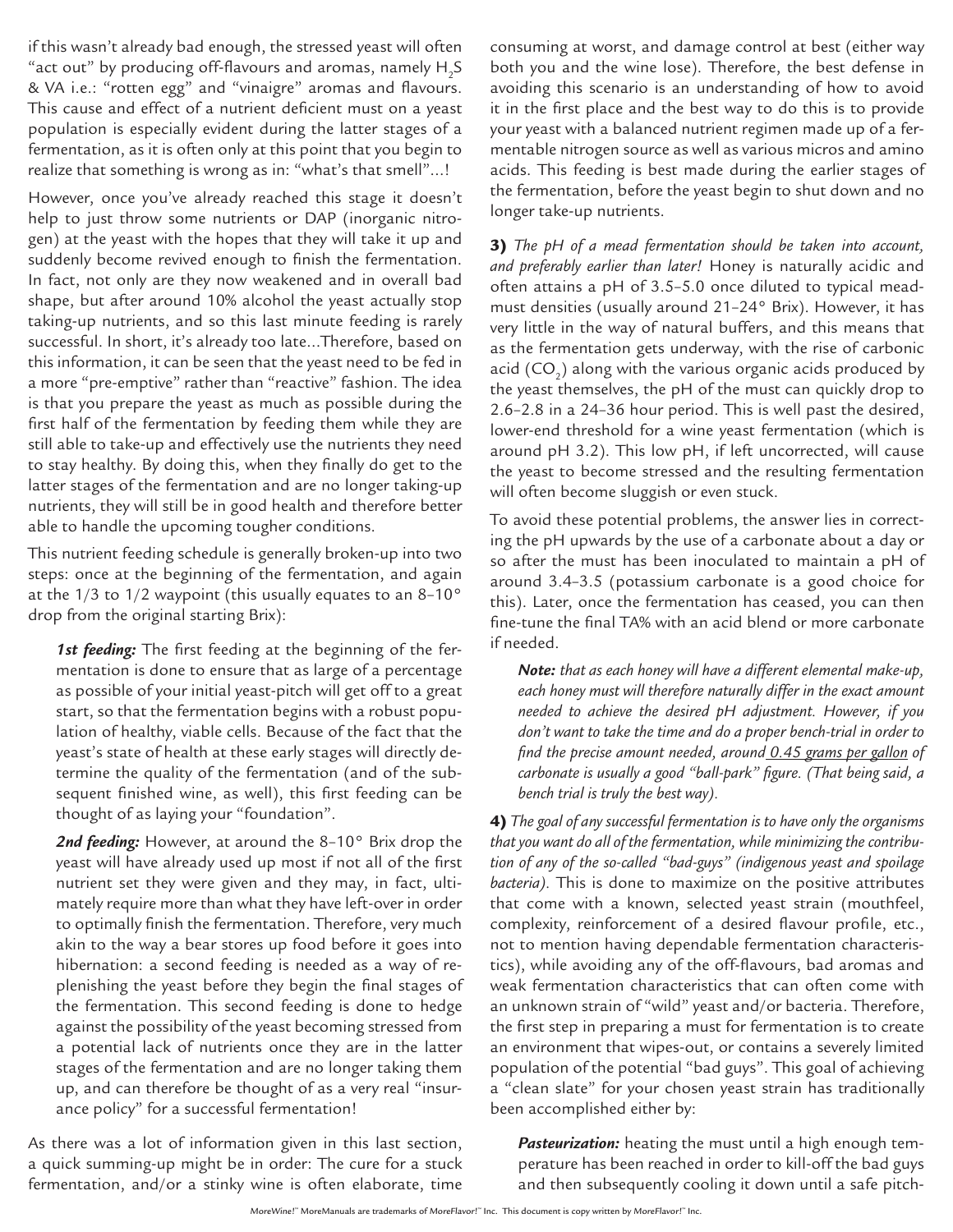ing temperature has been reached, or

*Chemically:* usually with some form of sulphite,often referred to as "SO $_2$ ", at a high enough concentration to kill the unwanted yeast and bacteria, but still low enough not to inhibit the more SO $_{\textrm{\tiny{2}}}$  tolerant cultured yeasts from doing their job.

There are pros and cons to using either of the two methods mentioned above, and it's true that good mead can be made using either of them. However, the following should be noted: while pasteurization works, the heat does indeed drive-off some of the more delicate compounds from the must, and these don't come back. As for the SO $_{_2}$ , even thought it is necessary on many levels, it still is somewhat of a 'necessary evil' and its use should be kept to the bare minimum whenever possible. Therefore, with this in mind, it would seem that an ideal way of preparing the must would be to avoid heating it and minimizing (or leave out entirely!) the use of SO $_{_2}$  at this stage if at all possible. Yet, is there a way to do this and still be able to selectively control the start of the fermentation? In short, the answer is "yes", but it's all dependent on how we structure and carry-out a set series of steps right from the very beginning of the fermentation…

#### The "No-Heat", No So<sub>2</sub> Method Of Preparing Mead For Fermentation:

Basically, honey in its pre-diluted form is too dense for anything to grow in it (that's one of the reasons why you can store it for so long and it never goes bad). Yet, as soon as it gets diluted to must levels, it's 'open season' for any yeast or bacteria that find their way into it, and now the clock starts ticking. So, the goal here is to pitch a large quantity of healthy, viable yeast as soon as the honey becomes diluted so that they can rapidly colonize the must completely and thereby overrun any smaller populations of undesired organisms before they have a chance to establish themselves in the must. So, how do we do this? Timing: Since it takes around ½ an hour to correctly hydrate the yeast and about 5 minutes to dilute\* the honey, it would make sense to first prepare the yeast, then deal with the honey. Once the starter is ready, you quickly dilute the must and then immediately pitch the yeast into it. That should do it!

*\*Note: that the dilution water should be clean and fresh, and that it need only be around 10*° *F warmer than the honey itself in order for it to easily dissolve the honey into solution. Constant stirring with a sanitized spoon in a sanitized bucket while gradually adding the honey will assure a complete and even dilution.*

# Important Elements To Be Aware Of When Using The No-Heat, No-So $_{\rm_2}$  Technique

- Good, standard sanitization practices must be employed in order to avoid potential contamination, and this goes for anything that will touch the mead and yeast at any stage of the process, i.e. buckets, spoons, bowls, carboys, thieves, racking-canes, hydrometers, and so on.
- In order for the yeast to be able to dominate the fermen-

tation, the starting population of yeast must be healthy and robust, which means that they need to be correctly hydrated using "Go-Ferm" and then properly fed during the fermentation using "Fermaid-K" (see MoreWine!'s manual: "Yeast Hydration and a Recommended Nutrient Regimen" for complete instructions).

## Managing A Successful Fermentation

- It is highly recommended to oxygenate the must just after the yeast has been pitched into it. This will help the yeast build-up their cells walls and get off to a great start. *Note: oxygen can be introduced by gently agitating (sloshing/rocking) the fermenter at 1 minute intervals, 2–3 times before fermentation starts. An even better solution is to use an oxygenation system made up of an oxygen tank and a stainless steel diffusion stone.*
- If you have an oxygenation system, this oxygenation can then be repeated after a 5° Brix drop from the starting gravity (this usually equates to a day or so after the first signs of fermentation are visible).
- Throughout the fermentation, it is a good idea to stir the lees back up into solution once a day, especially towards the latter stages when things begin to slow down. This allows a greater percentage of the yeast to have access to the needed nutrient sources in the must and it also avoids the scenario where yeast are being buried alive, become starved and then react by producing  $\mathsf{H}_\mathsf{2} \mathsf{S}.$ In short, stirring the yeast helps everything and hurts nothing.
- Try to keep the fermentation temperatures from becoming too high, i.e.: do not ferment above 85° F. Above this and this and the yeast will begin to become stressed and they will produce less than ideal flavours and aromas. In general, 55–65° F will produce a more focused and delicate mead, while 65–75° F will produce a more complex and "heady" one. This has to do with the fact that the same yeast will produce different esters and other compounds at varying temperatures but it is also strain-dependant, as well.

# Recommended Step-by-Step Guideline to Making Mead

1) **Sanitize everything that will be used to prepare the yeast and mead mixture:** *buckets, bowls, fermenters, spoons, hydrometer and sample jar, thermometers, stoppers, airlocks, etc. We recommend using Star-San CL26.*

#### 2) **Prepare the yeast:**

**• Dry yeast:** hydrate with "Go-Ferm" in 104° F water, as per the instructions. Use 1 gram of yeast per gallon for starting gravities up to 24° Brix, and 1.25 grams of yeast per gallon for those above this (more yeast is needed if the starting Brix will be over 24°).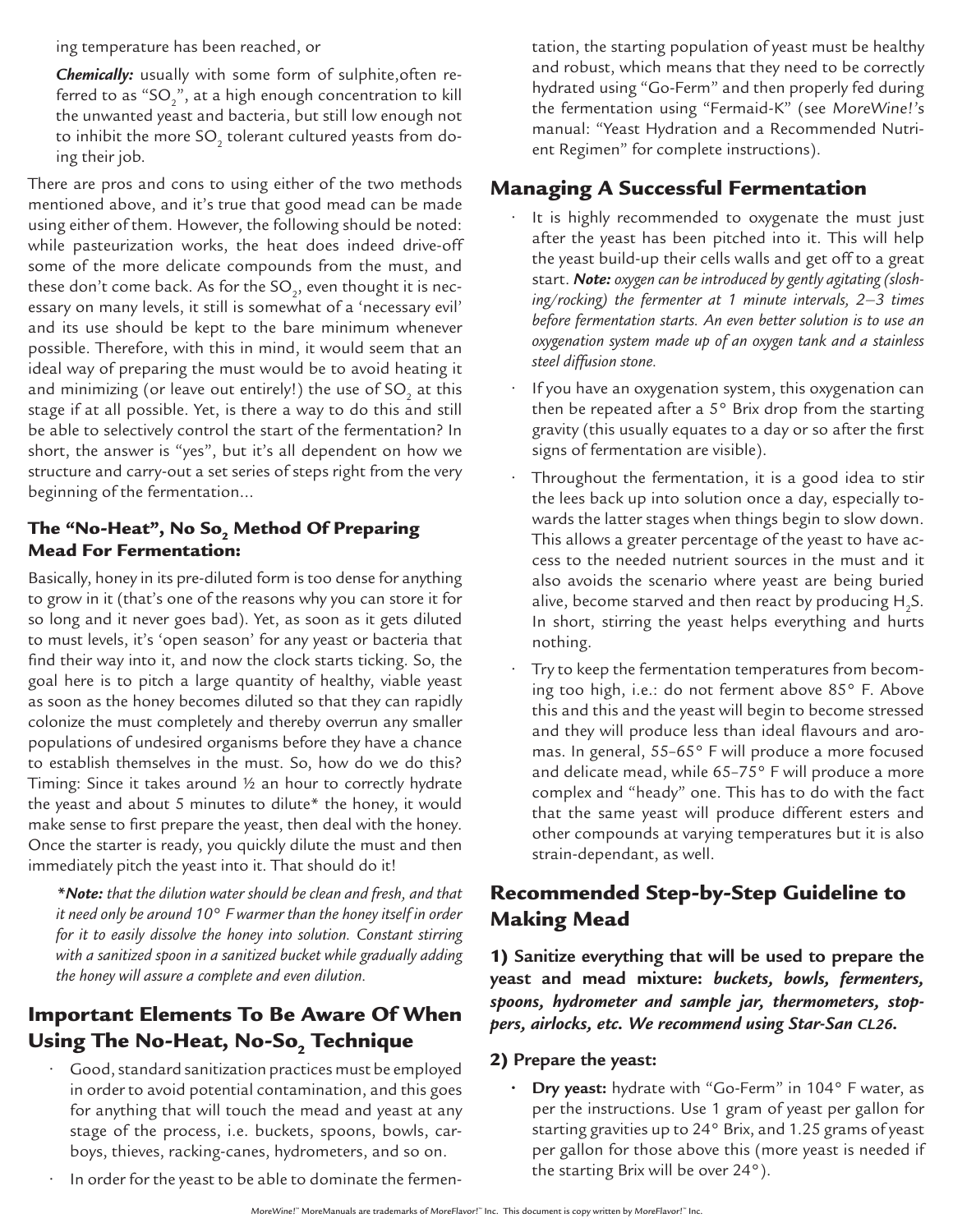**• Liquid yeast:** is ready to go "as is" and is used at a rate of 1 vial per 5 gallons. This being said, doing a "Go-Ferm" soak using the same process for the dry yeast hydration (outlined above) will also benefit a liquid yeast before a mead fermentation.

#### 3) **Once the yeast has begun soaking, set a timer for 30 minutes. While you are waiting, prepare the must (diluted honey mixture):**

• In a sanitized vessel, hydrate the honey using clean, fresh water (filtered water is great, but do not use distilled as the lack of minerals will actually harm the yeast). The water need be only around 10° F warmer than the honey for an easy dilution.

*Note: that all honeys have slightly different sugar levels, therefore it may be useful to check the gravity from time to time during the hydration process with a hydrometer to accurately achieve a specific, desired starting gravity.*

• Add 0.45 g/gal Potassium Carbonate to the must and mix it in thoroughly.

#### 4) **Pitch the prepared yeast into the must as soon as possible\*:**

- *• \*Important:* Once the 30 minute hydration-time is up and you are ready to pitch the yeast, if the difference in temperature between the yeast starter and the must itself is greater than  $15^{\circ}$  F, then you will need to take the following steps in order to avoid thermally shocking the yeast: Add a portion of the cooler must to the yeast starter at a ratio of **.5 : 1**, as shown here: *Example: If there is 120 mL in the yeast starter, then add 60 mL of the must into the starter, for a total volume of 180 mL.*
- Once this is done, mix thoroughly and wait another 15– 30 minutes. Repeat this process at 15–30 minute intervals until your yeast's starter temperature is within 15° F of the honey mixture before pitching the starter into the must. This intermediary step allows the yeast to begin adjusting to the new temperature (as well as the TA%, pH, and °Brix) of the must incrementally rather than all at once, and thereby limits the possibility of it becoming shocked by potential temperature extremes.

#### 5) **Once the yeast have been pitched, oxygenate the must:**

- This can most effectively be done using an oxygenation set-up, which is made-up of a diffusion stone along with a tank of oxygen and a mini-regulator (*FE376*),
- or by agitating the must as much as possible (i.e.: gently shake/rock the carboy for 1 minute so the liquid sloshes around, repeat 2–3 times).

#### 6) **At the first signs of fermentation — Add 1 gram per gallon of Fermaid-K + 1–2 grams per gallon of DAP to the must:**

"Go-Ferm" by itself does not provide enough of the nitrogen and nutrients needed by the yeast in a honey must (honey is very poor in both), so DAP and Fermaid-K are added to makeup what's needed. Fermaid-K provides a well-balanced, complete source of miconutrients, sterols, organic Nitrogen, and unsaturated fatty acids. Fermaid-K has some Nitrogen (24 ppm N for every 1 g/gal) but this is still not enough to supply the amount needed by the yeast. The rest of the required Nitrogen is made-up using DAP (50 ppm N for every g/gal).

Mix the required amounts of Fermaid-K and DAP with just enough warm, clean water to dissolve the white crystals of the DAP and thoroughly stir it into the fermenting must.

*Note: that the reason why the DAP and Fermaid-K are added now at the first signs of fermentation instead of at the beginning during yeast hydration or must preparation is two-fold:*

- 1. During the hydration process the yeast's cell walls are not yet fully formed and at this early stage the form of nitrogen in the DAP *(note: Fermaid-K also contains DAP)* can actually burn the cell before it becomes fully formed. Later, once the cell wall has become fully formed and stabilized, it will then be able to handle the presence of the DAP.
- 2. The DAP and Fermaid-K could very well have been added as soon as the yeast was ready to be pitched into the must, however, other organisms could have used it as an energy source to gain a stronger foothold before the yeast had a chance to dominate the environment. To avoid this scenario, it is advisable to wait until the first signs of fermentation are visible, then add the nutrients. This way you are assured of feeding only the "guests" you actually invited to the party…

#### 6) **At 1/3 sugar depletion — Add another 1 gram per gallon of Fermaid-K + 1–2 grams per gallon of DAP to the must:**

This is the "mid-ferment" nutrient addition. At this stage, the yeast will have used up the first set of nutrients we added earlier getting to this point. This second addition will keep them healthy as they finish the second half of the fermentation. Mix the required amount of nutrients with just enough warm, clean water to dissolve the white crystals of the DAP and thoroughly stir it into the fermenting must.

## 7) **For the remainder of the fermentation:**

- Stir the lees back-up into the wine every day
- Make sure the temperature doesn't fluctuate too much
- At the end of the fermentation, the activity will decrease significantly, including the production of  $\mathsf{CO}_2$ . This means that every time the vessel is opened for a stirring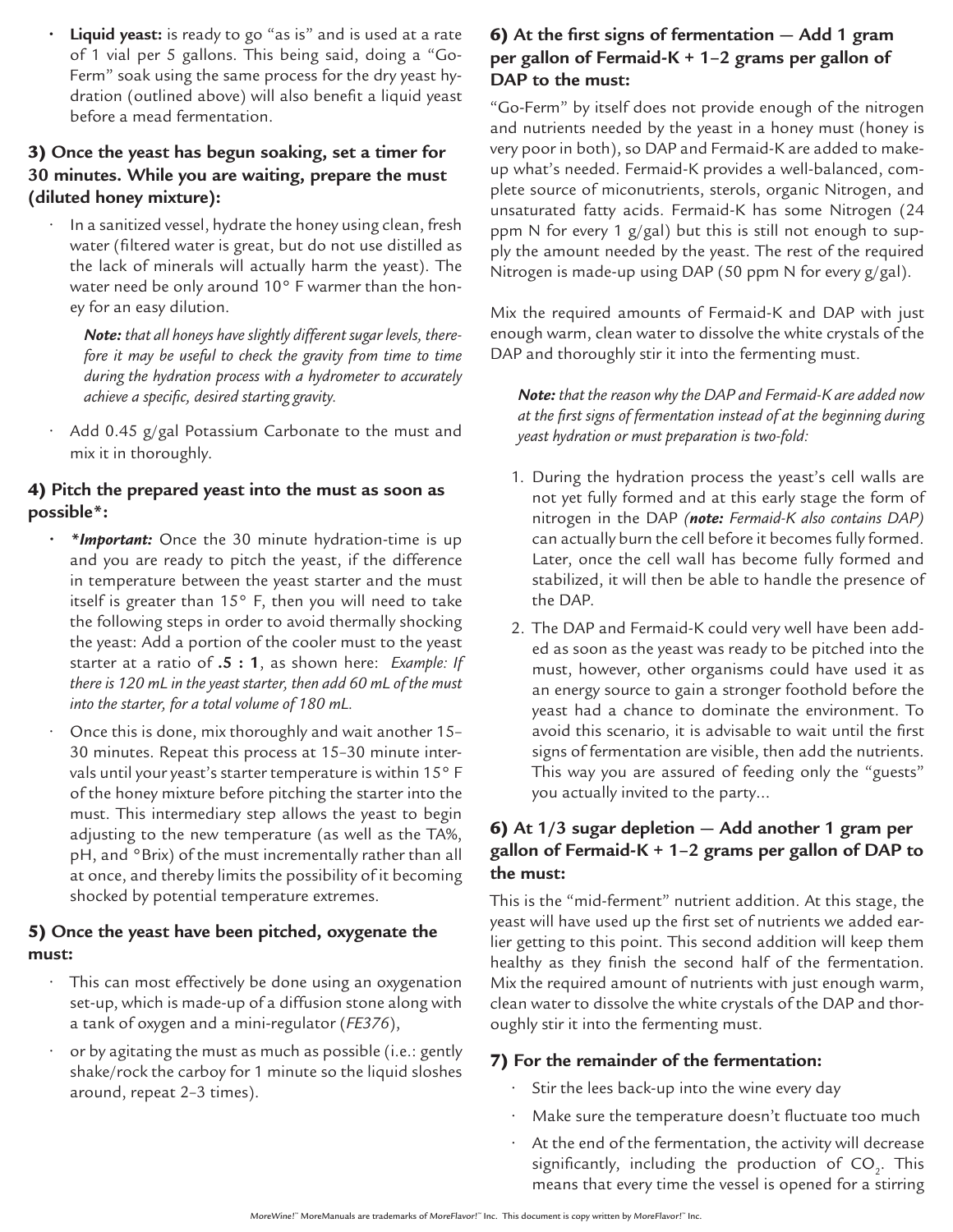or a sample testing/tasting, then it may be possible to gain a little oxygen exposure (even the 1" space below the stopper in a topped-up carboy can potentially be problematic). It is a good idea to flush the entire headspace with inert gas each time the vessel is opened.

#### Once the fermentation is over

# 1a) **If you want a still mead (non-carbonated): Add SO**<sub>2</sub>:

It is important to stabilize the wine as soon as possible, and that means adding SO $_{_2}$  to protect the mead from oxidation and to hinder potential spoilage organisms (acetobacter, for example). The amount needed is the same as for a white wine, and varies according to the pH of the mead (see the chart below). However, if you do not know the pH of the mead, then adding circa 50ppm (1/4 tsp per 5 gallons) is a good "down & dirty" method to adding the sulphite.



# **1b)** If you want a sparkling mead: Do not add SO<sub>2</sub>:

If you are looking to make a sparkling mead, then go ahead and bottle the mead without adding any sulphite. However, you will need to make sure that there is just the right amount of residual sugar present at bottling so that the mead will continue to ferment a little while longer after it has been bottled. The best way to do this is to allow the mead to ferment to complete dryness (when it stops bubbling), then add a small amount of sugar back into the wine at bottling, either sucrose or honey, to induce a final burst of fermentation. Because a sealed bottle is a closed system, the resulting CO $_{\scriptscriptstyle 2}$  generated from this renewed fermentation will not be allowed to escape and it will ultimately go into solution, thereby causing the mead to become carbonated (this is referred to as a "natural" carbonation\*, and is in fact the basis of the "méthode champenoise" used to carbonate champagne).

*\*Note that the mead could also be "force-carbonated" using a keg*  and a tank of CO<sub>2</sub>, just like they do to make many Italian Pro Sec*cos and Spumantes. If you are force-carbonating, then you do not need to worry about using the yeast to carbonate the mead and we recommend adding SO2 as soon as the fermentation is over.* 

2) The actual amount of residual sugar left in the finished mead also needs to be taken into account. If the desired final RS% will be above 1.0%, then in addition to the sulphites, sorbate and/or sterile filtration (0.45 microns) should be considered as part of the preparation of the mead for bottling.

**3)** If you will be adding fruit or spices to the mead, it's generally best to do so at the end of the primary fermentation. Often the sugars from the fruit will cause a slight renewed fermentation but this is not a problem. However, fresh fruit is often a source of spoilage organisms with acetobacter & various lactic bacteria being the most prevalent. Therefore, in order to avoid any contamination, it is usually a good idea to quickly pasteurize any additives before they are introduced into the mead.

**4)** The pH and TA% may need to be re-adjusted, post-ferment (if you will be adding any fruit or spices, it is best to wait until after the mead has taken on these characteristics before tasting to adjust the pH/TA%):

- If the mead lacks acidity, use tartaric acid or an acid blend to acidify the wine to taste. It is a good idea to add the acid in several small steps, tasting as you go to avoid over doing the addition. *(1 tsp = around 5 grams, and adding 3.8 grams per gallon = +.1% TA)*.
- If the mead is too acidic, then use some carbonate (potassium is best) in order to raise the pH. Again, this must be done to taste, and proceeding slowly in several increments is probably best. *(1 tsp = around 6 grams, and adding 3.4 grams per gallon = -.1% TA)*.

5) A quick word about oak: Oak can indeed be a part of meadmaking and it is recommended to use the cubes over the chips whenever possible because the cubes have a greater complexity of flavours and a longer, slower extraction time. Barrels can also do lovely things to mead. It is important to keep in mind that oak added during the fermentation will ultimately be less present up front in the finished wine, instead becoming integrated into the final mead in a more complex and "structural" way than if the same amount of oak were to be added to the mead post-fermentation. For complete informaiton on using oak in winemaking, please see MoreWine!'s "Oak Information" and "Use and Care of a Barrel" Manuals (available for free on our website).

6) Finally, in general, time and cooler temperatures will be all that is needed to clear-out a mead before bottling. If you like, you can fine, but as fining is by nature non-selective you may be removing positive flavour components, as well. Filtration is probably the better solution for the impatient, however, this comes with two caveats: you should only use the smallest micron size needed to clear the wine; and you will lose valuable contact time with the lees (which gives the mead a greater complexity and fuller mouthfeel) if done too early. For a complete explanation of ageing on the lees, please see MoreWine!'s White Winemaking Manual.